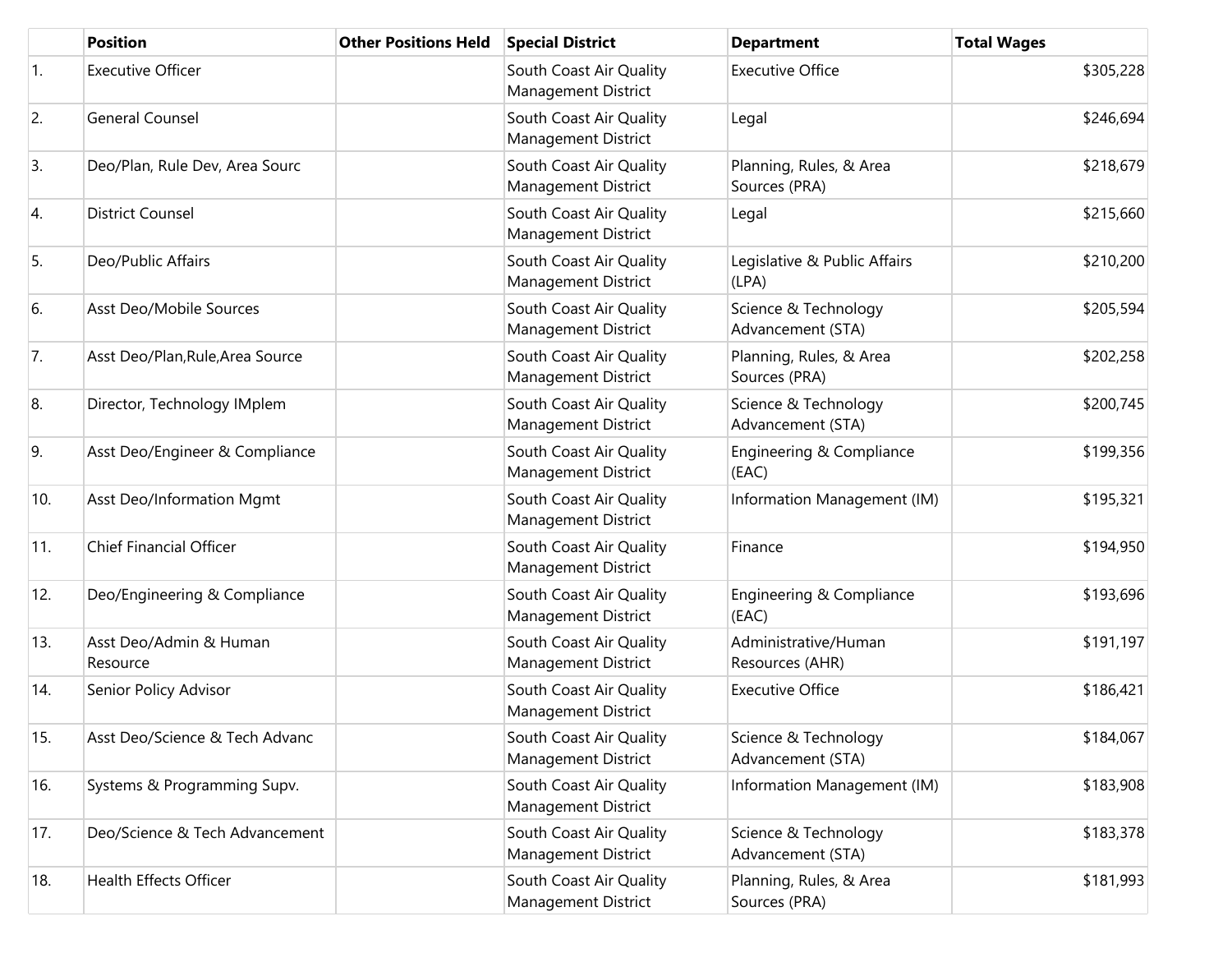| 19. | <b>Assistant Deo/Public Affairs</b>  | South Coast Air Quality<br>Management District        | Legislative & Public Affairs<br>(LPA)     | \$180,149 |
|-----|--------------------------------------|-------------------------------------------------------|-------------------------------------------|-----------|
| 20. | <b>Principal Deputy Dist Counsel</b> | South Coast Air Quality<br><b>Management District</b> | Legal                                     | \$179,836 |
| 21. | Senior Enforcement Manager           | South Coast Air Quality<br><b>Management District</b> | Science & Technology<br>Advancement (STA) | \$179,647 |
| 22. | Director, Strategic Initiatives      | South Coast Air Quality<br><b>Management District</b> | Planning, Rules, & Area<br>Sources (PRA)  | \$177,344 |
| 23. | Senior Enforcement Manager           | South Coast Air Quality<br><b>Management District</b> | Engineering & Compliance<br>(EAC)         | \$176,947 |
| 24. | <b>Principal Deputy Dist Counsel</b> | South Coast Air Quality<br><b>Management District</b> | Legal                                     | \$176,893 |
| 25. | <b>Financial Services Manager</b>    | South Coast Air Quality<br><b>Management District</b> | Finance                                   | \$176,072 |
| 26. | Senior Deputy Dist Counsel           | South Coast Air Quality<br><b>Management District</b> | Legal                                     | \$173,190 |
| 27. | Senior Deputy Dist Counsel           | South Coast Air Quality<br><b>Management District</b> | Legal                                     | \$170,071 |
| 28. | Senior Deputy Dist Counsel           | South Coast Air Quality<br>Management District        | Legal                                     | \$167,536 |
| 29. | Planning & Rules Mgr                 | South Coast Air Quality<br><b>Management District</b> | Science & Technology<br>Advancement (STA) | \$164,292 |
| 30. | Atmospheric Measurements Mgr.        | South Coast Air Quality<br><b>Management District</b> | Science & Technology<br>Advancement (STA) | \$164,122 |
| 31. | Senior Deputy Dist Counsel           | South Coast Air Quality<br><b>Management District</b> | Legal                                     | \$163,397 |
| 32. | Senior Public Affairs Manager        | South Coast Air Quality<br><b>Management District</b> | Legislative & Public Affairs<br>(LPA)     | \$163,162 |
| 33. | Senior Enforcement Manager           | South Coast Air Quality<br>Management District        | Engineering & Compliance<br>(EAC)         | \$162,995 |
| 34. | Senior Deputy Dist Counsel           | South Coast Air Quality<br><b>Management District</b> | Legal                                     | \$162,965 |
| 35. | Planning & Rules Mgr                 | South Coast Air Quality<br>Management District        | Planning, Rules, & Area<br>Sources (PRA)  | \$162,739 |
| 36. | Principal Deputy Dist Counsel        | South Coast Air Quality<br><b>Management District</b> | Legal                                     | \$162,363 |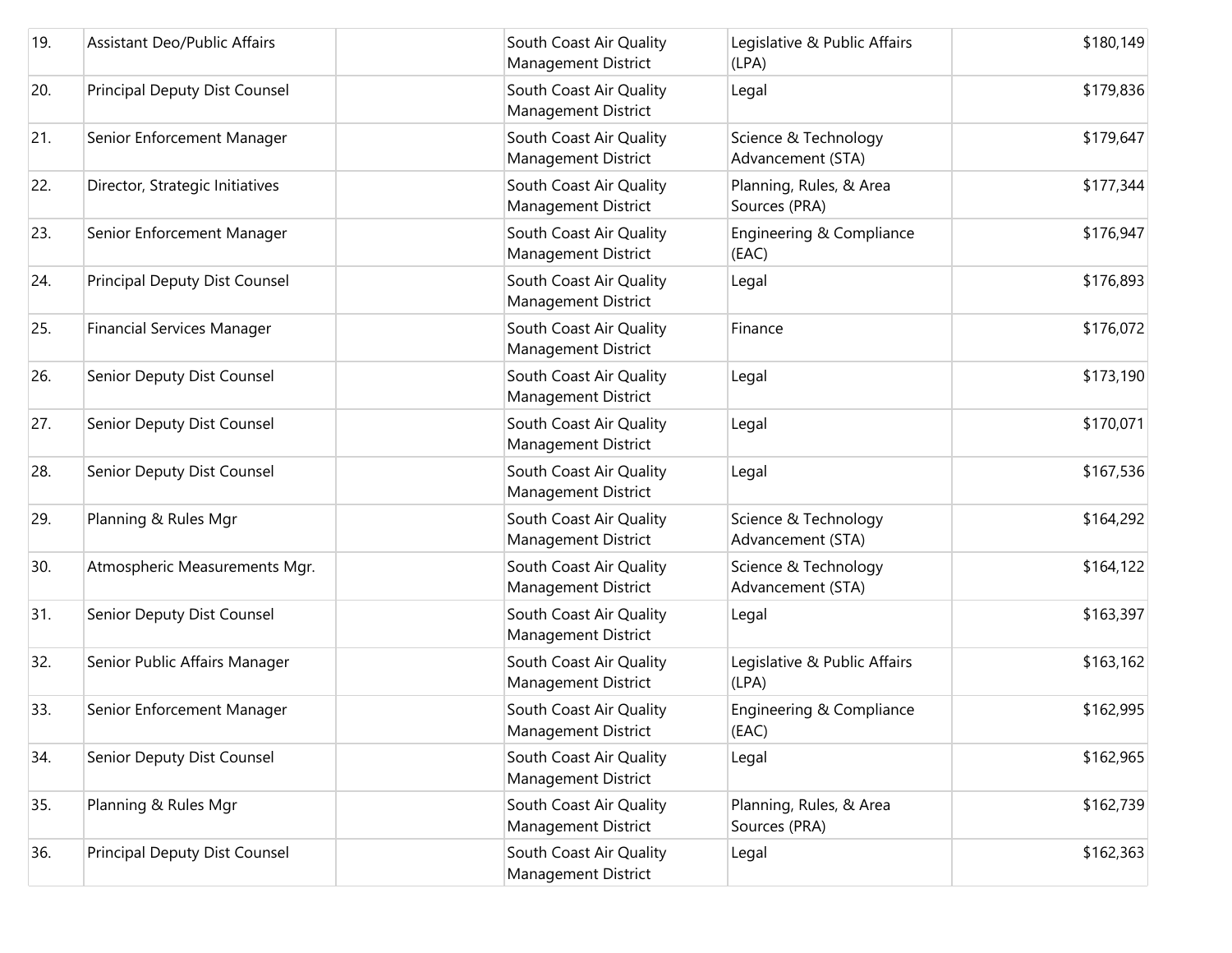| 37. | Supervising AQ Inspector       | South Coast Air Quality<br>Management District | Engineering & Compliance<br>(EAC)         | \$162,139 |
|-----|--------------------------------|------------------------------------------------|-------------------------------------------|-----------|
| 38. | Senior Enforcement Manager     | South Coast Air Quality<br>Management District | Engineering & Compliance<br>(EAC)         | \$161,540 |
| 39. | Senior Deputy Dist Counsel     | South Coast Air Quality<br>Management District | Legal                                     | \$161,098 |
| 40. | Planning & Rules Mgr           | South Coast Air Quality<br>Management District | Planning, Rules, & Area<br>Sources (PRA)  | \$160,977 |
| 41. | Supervising AQ Inspector       | South Coast Air Quality<br>Management District | Engineering & Compliance<br>(EAC)         | \$160,820 |
| 42. | Senior Deputy Dist Counsel     | South Coast Air Quality<br>Management District | Legal                                     | \$160,764 |
| 43. | Planning & Rules Mgr           | South Coast Air Quality<br>Management District | Science & Technology<br>Advancement (STA) | \$160,671 |
| 44. | Program Supervisor             | South Coast Air Quality<br>Management District | Science & Technology<br>Advancement (STA) | \$158,969 |
| 45. | Planning & Rules Mgr           | South Coast Air Quality<br>Management District | Planning, Rules, & Area<br>Sources (PRA)  | \$158,750 |
| 46. | Sr AQ Engineering Manager      | South Coast Air Quality<br>Management District | Engineering & Compliance<br>(EAC)         | \$157,396 |
| 47. | <b>Tech IMplementation Mgr</b> | South Coast Air Quality<br>Management District | Information Management (IM)               | \$156,885 |
| 48. | Senior Enforcement Manager     | South Coast Air Quality<br>Management District | Engineering & Compliance<br>(EAC)         | \$156,491 |
| 49. | Systems & Programming Supv.    | South Coast Air Quality<br>Management District | Information Management (IM)               | \$155,804 |
| 50. | Sr AQ Engineering Manager      | South Coast Air Quality<br>Management District | Engineering & Compliance<br>(EAC)         | \$155,526 |
| 51. | <b>Tech IMplementation Mgr</b> | South Coast Air Quality<br>Management District | Information Management (IM)               | \$154,680 |
| 52. | Systems & Programming Supv.    | South Coast Air Quality<br>Management District | Information Management (IM)               | \$154,102 |
| 53. | Systems & Programming Supv.    | South Coast Air Quality<br>Management District | Information Management (IM)               | \$153,746 |
| 54. | Senior Deputy Dist Counsel     | South Coast Air Quality<br>Management District | Legal                                     | \$153,286 |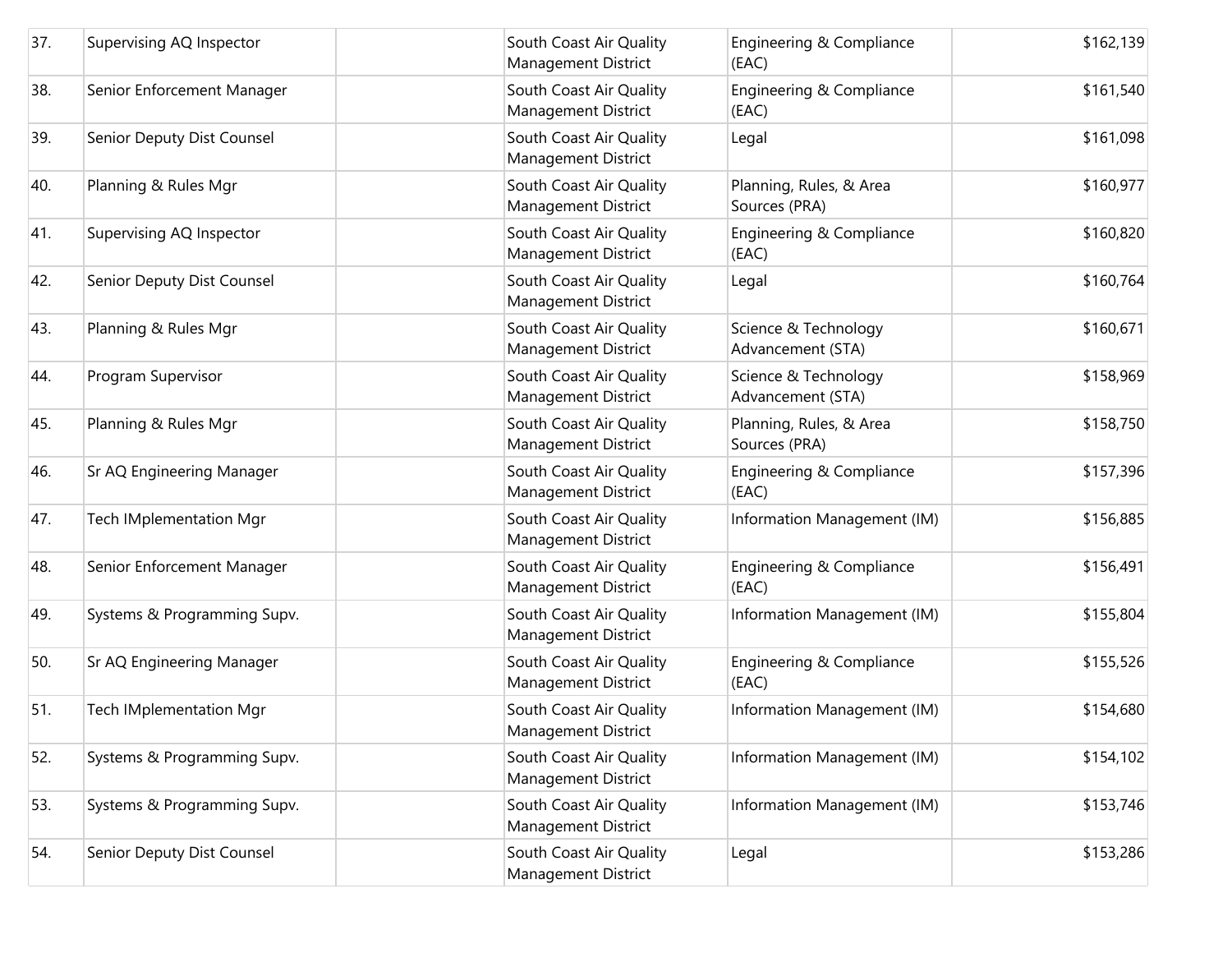| 55. | Systems & Programming Supv.          | South Coast Air Quality<br>Management District        | Information Management (IM)               | \$152,081 |
|-----|--------------------------------------|-------------------------------------------------------|-------------------------------------------|-----------|
| 56. | Procurement Manager                  | South Coast Air Quality<br><b>Management District</b> | Finance                                   | \$150,924 |
| 57. | Database Administrator               | South Coast Air Quality<br><b>Management District</b> | Information Management (IM)               | \$150,075 |
| 58. | Systems & Programming Supv.          | South Coast Air Quality<br><b>Management District</b> | Information Management (IM)               | \$149,853 |
| 59. | Supervising AQ Inspector             | South Coast Air Quality<br><b>Management District</b> | Engineering & Compliance<br>(EAC)         | \$148,144 |
| 60. | Controller                           | South Coast Air Quality<br>Management District        | Finance                                   | \$146,611 |
| 61. | Sr AQ Engineering Manager            | South Coast Air Quality<br><b>Management District</b> | Engineering & Compliance<br>(EAC)         | \$144,514 |
| 62. | Program Supervisor                   | South Coast Air Quality<br><b>Management District</b> | Planning, Rules, & Area<br>Sources (PRA)  | \$143,338 |
| 63. | <b>Systems Analyst</b>               | South Coast Air Quality<br><b>Management District</b> | Information Management (IM)               | \$143,001 |
| 64. | Human Resources Manager              | South Coast Air Quality<br>Management District        | Administrative/Human<br>Resources (AHR)   | \$142,430 |
| 65. | <b>Quality Assurance Manager</b>     | South Coast Air Quality<br>Management District        | Science & Technology<br>Advancement (STA) | \$142,369 |
| 66. | Sr AQ Engineering Manager            | South Coast Air Quality<br><b>Management District</b> | Engineering & Compliance<br>(EAC)         | \$141,194 |
| 67. | <b>Systems Analyst</b>               | South Coast Air Quality<br><b>Management District</b> | Information Management (IM)               | \$140,880 |
| 68. | Senior Air Quality Engineer          | South Coast Air Quality<br><b>Management District</b> | Engineering & Compliance<br>(EAC)         | \$140,879 |
| 69. | <b>Systems Analyst</b>               | South Coast Air Quality<br><b>Management District</b> | Information Management (IM)               | \$140,833 |
| 70. | <b>Telecommunications Supervisor</b> | South Coast Air Quality<br><b>Management District</b> | Information Management (IM)               | \$139,487 |
| 71. | Senior Transportation Spec           | South Coast Air Quality<br><b>Management District</b> | Planning, Rules, & Area<br>Sources (PRA)  | \$139,407 |
| 72. | <b>Systems Analyst</b>               | South Coast Air Quality<br>Management District        | Information Management (IM)               | \$138,583 |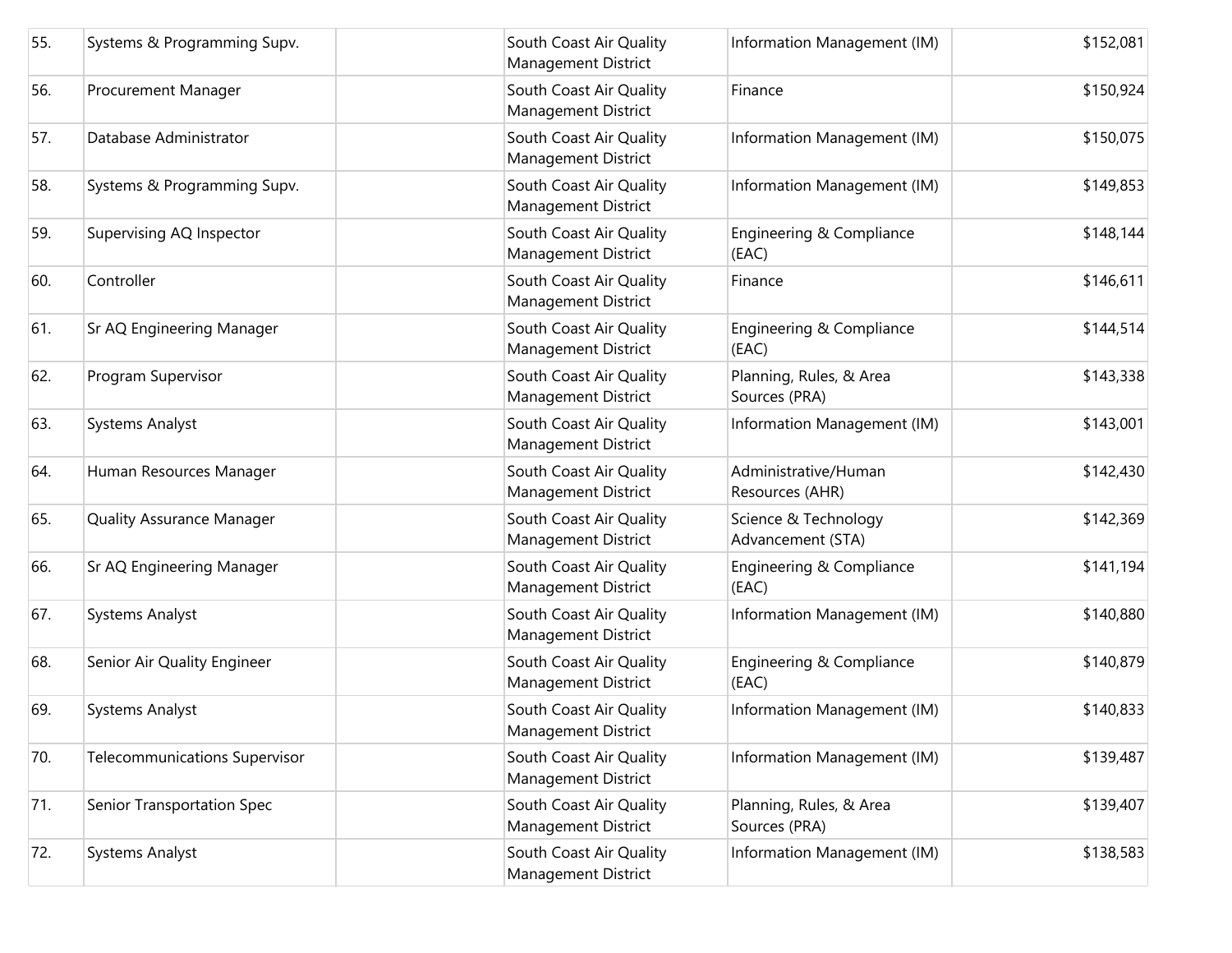| 73. | Program Supervisor                   | South Coast Air Quality<br>Management District        | Planning, Rules, & Area<br>Sources (PRA)  | \$138,435 |
|-----|--------------------------------------|-------------------------------------------------------|-------------------------------------------|-----------|
| 74. | Air Quality Inspector III            | South Coast Air Quality<br>Management District        | Engineering & Compliance<br>(EAC)         | \$137,902 |
| 75. | Program Supervisor                   | South Coast Air Quality<br>Management District        | Planning, Rules, & Area<br>Sources (PRA)  | \$137,757 |
| 76. | <b>Telecommunications Supervisor</b> | South Coast Air Quality<br>Management District        | Information Management (IM)               | \$137,503 |
| 77. | Systems & Programming Supv.          | South Coast Air Quality<br>Management District        | Information Management (IM)               | \$137,373 |
| 78. | Senior Deputy Dist Counsel           | South Coast Air Quality<br>Management District        | Legal                                     | \$136,675 |
| 79. | Systems & Programming Supv.          | South Coast Air Quality<br>Management District        | Information Management (IM)               | \$136,175 |
| 80. | <b>Community Relations Manager</b>   | South Coast Air Quality<br>Management District        | Legislative & Public Affairs<br>(LPA)     | \$135,013 |
| 81. | Program Supervisor                   | South Coast Air Quality<br>Management District        | Science & Technology<br>Advancement (STA) | \$134,825 |
| 82. | Program Supervisor                   | South Coast Air Quality<br>Management District        | Science & Technology<br>Advancement (STA) | \$134,406 |
| 83. | Program Supervisor                   | South Coast Air Quality<br>Management District        | Planning, Rules, & Area<br>Sources (PRA)  | \$134,263 |
| 84. | <b>Systems Analyst</b>               | South Coast Air Quality<br>Management District        | Information Management (IM)               | \$134,234 |
| 85. | Supervising AQ Inspector             | South Coast Air Quality<br>Management District        | Engineering & Compliance<br>(EAC)         | \$133,914 |
| 86. | Program Supervisor                   | South Coast Air Quality<br>Management District        | Science & Technology<br>Advancement (STA) | \$133,278 |
| 87. | AQ Analysis Compl Supv               | South Coast Air Quality<br><b>Management District</b> | Engineering & Compliance<br>(EAC)         | \$133,262 |
| 88. | Clerk/Board                          | South Coast Air Quality<br>Management District        | Clerk of the Boards (CB)                  | \$133,222 |
| 89. | Program Supervisor                   | South Coast Air Quality<br>Management District        | Science & Technology<br>Advancement (STA) | \$132,989 |
| 90. | Air Quality Specialist               | South Coast Air Quality<br>Management District        | Planning, Rules, & Area<br>Sources (PRA)  | \$132,929 |